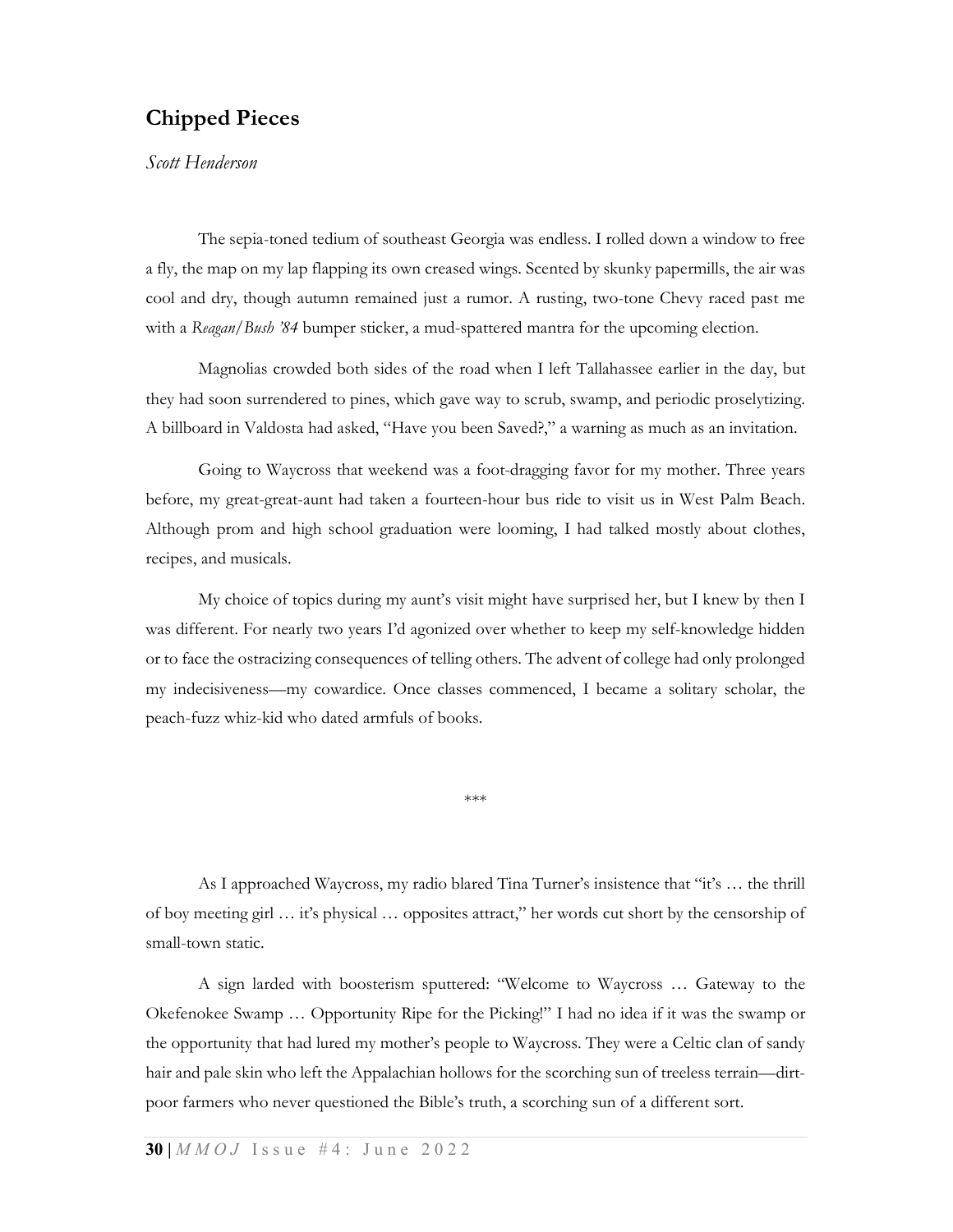My mother, her sister, and my grandmother had spent almost every summer with relatives who were scattered along an arc stretching from Jacksonville to Charleston. In her decades-old recollections of those sojourns, my mother would carefully arrange family members like pieces in a china cabinet: the perfect ones were placed in front, while the chipped ones—an aunt who smoked cigars, an uncle who wore dresses—were tucked in back.

The encyclopedia volumes stacked in our garage provided additional clues about that sliver of Dixie, places where my mother had learned to dance, to kiss, to wordlessly prompt a light for her cigarette. Those volumes showed me other things, too—photos of bare-chested men who held my stares as I sat on that increasingly hard floor, slowly realizing I was one of the chipped pieces.

\*\*\*

The Ware Retirement Center—a renovated hotel—was the tallest structure in Waycross. The lobby was empty except for some threadbare armchairs and a broken grandfather clock. I pressed the elevator button until it produced a grinding, metal-on-metal sound, as if the building needed a hip replacement.

The elevator eventually appeared and took me to the fourth floor. In a minute I was at my aunt's door. "Hello, Steven," she said amiably.

She was wearing a cream blouse and a light gray skirt (if either item had had any wrinkles, it would now be cowering in a closet). With ninety-two years of practice, her posture was erect, a straight line from her black shoes to her white hair.

"Hi, Aunt Beulah," I said. "It's nice to see you." I feared there'd be an incriminating pause when she might recall my campy chatter during her Florida visit.

"I expect you've eaten lunch," she said, her speech neither clipped nor brusque, though not effusive either.

"Yes ma'am," I responded, my voice inadvertently straying above the masculine pitch I'd rehearsed.

"Good. Have you got your things?" A real question that time.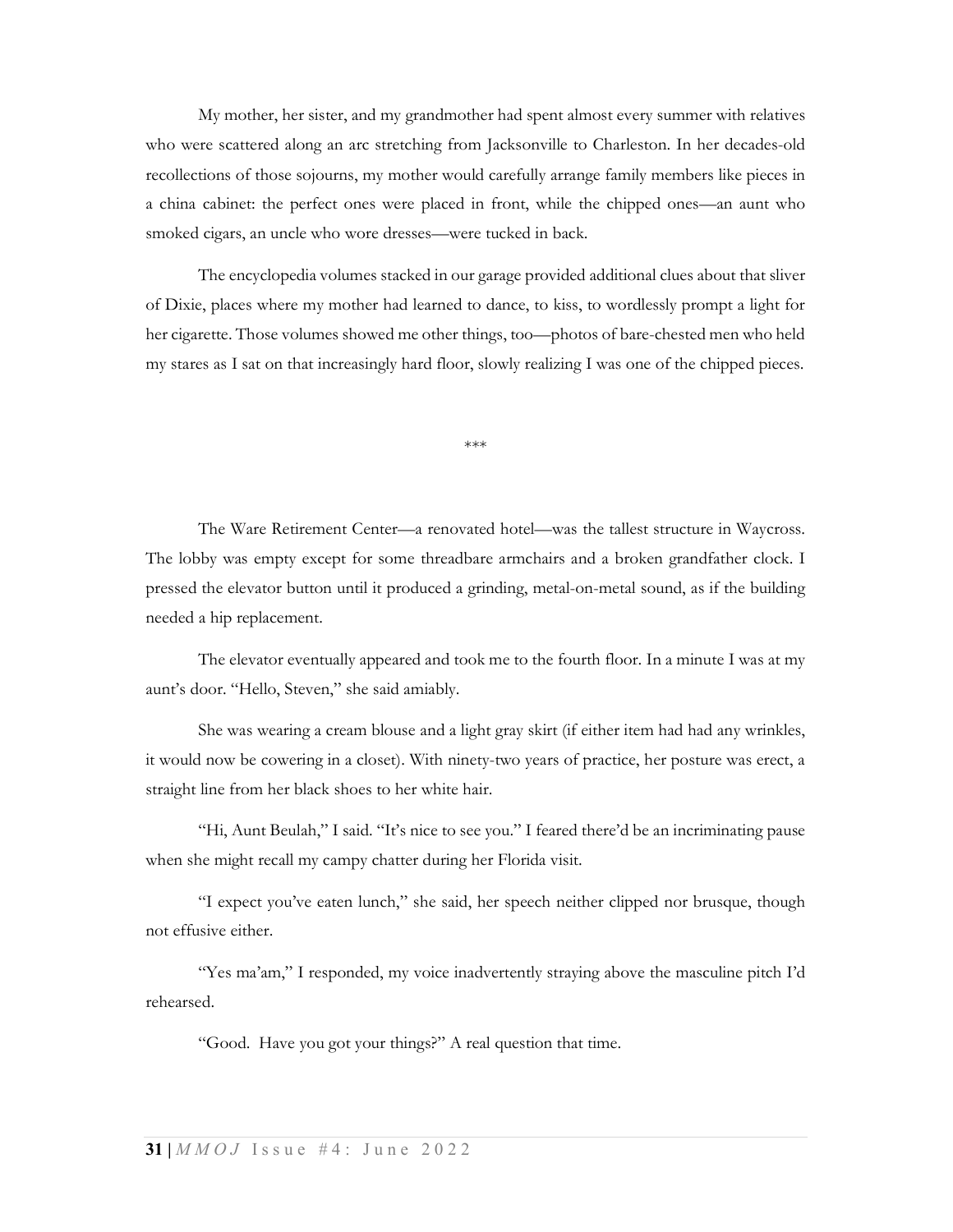"Yes, ma'am," I said, raising a folded suit bag. Aunt Beulah nodded, as if her question had been a statement after all.

"Then let's get you settled." She stepped inside, body language cuing me to wait in the hallway.

Peering through the doorway, I could see that her apartment was a spartan affair. An issue of Family Circle magazine sat under a lamp on an end table next to an olive-green couch, beyond which a two-chair dinette faced a makeshift kitchen. In contrast to this no-nonsense simplicity, I knew Aunt Beulah had constructed defenses, barriers that barred the entrance into her private thoughts and feelings.

"Here we are," she said, holding a key. She guided me past the elevator and unlocked the door to a modest room, an accommodation residents could reserve for guests.

"I hope this will do," she said, giving the bathroom a quick inspection.

"Yes ma'am, it will be fine," I replied.

"Wonderful," she said in a tone of small victories. "We'll drive over to Jack and Ruth's house at 5:00." Marching orders confirmed, she went back to her apartment.

Aunt Beulah had reasons for her reticence. The youngest among ten siblings, she was the only one to attend college, earning a nursing degree in Atlanta. A few years later, she married a salesman who died shortly after the birth of their second child. To support the two children ("Red" and Jack), she'd returned to her former nursing job at a Waycross hospital.

As a working mother in the Deep South, Aunt Beulah had been an aberration, though her difference was not like mine—nobody had ever suggested she might be "funny" because she'd never remarried. She could be forgiven, even admired, for her single-minded independence and imperturbability.

The TV in my room didn't work, so I half-heartedly read a textbook I'd brought with me. Bored, I began thinking about the guy who often sat next to me in my economics class: lanky, tanned, long blond hair. Probably a surfer from Daytona or Ft. Lauderdale. He'd flop down in a desk, then adjust his shorts to make his lack of underwear obvious. Those interludes incited a riot of distracting thoughts, voyeuristic silences when my desires were free of judgment.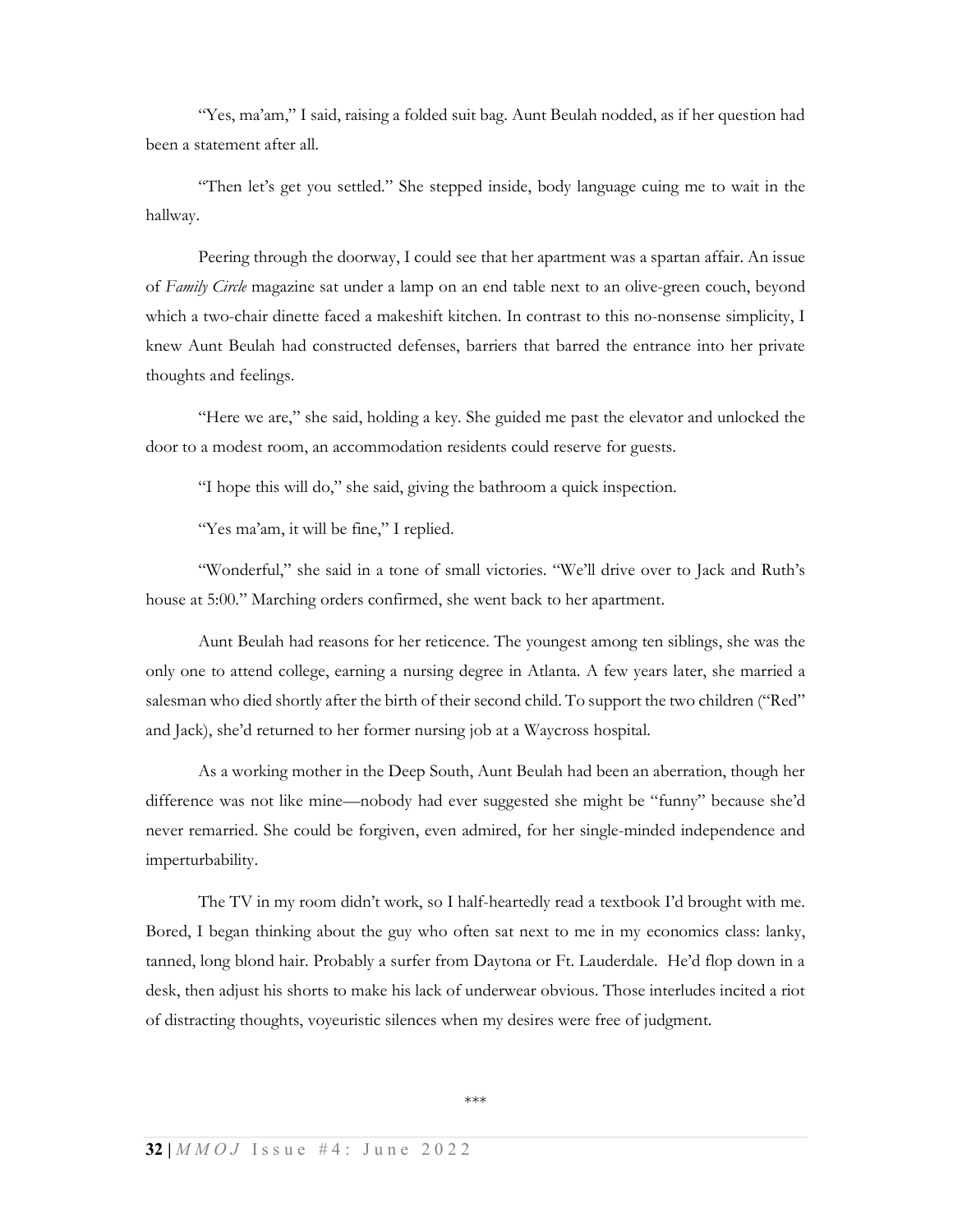"It's not much farther," Aunt Beulah said. Streets named for Confederate generals and poisonous plants marked our progress into Jack and Ruth's neighborhood.

"Turn right after the stop sign," Aunt Beulah directed with the crisp precision of someone who no longer drives, just navigates.

Dusk had descended by the time we arrived. Azaleas surrounded a ranch house, its yard blanketed in leaves that crunched underfoot as we slowly walked to the front door.

"Come on in y'all," Aunt Beulah's son Jack said, his drawl an unconscious cliché, molasses on a cold day. He took us to the living room, which contained a hodgepodge of furniture encamped next to an empty fireplace. Savory aromas escaped from the kitchen.

I had on a polo shirt, khakis, and penny loafers—arbitrary costuming that people like me used to identity each other, rare hints in the guessing game of is-he or isn't-he, a game we were forced to play in the shadows of ambiguity and inuendo.

Ruth, Aunt Beulah's daughter-in-law, took both my hands: "We've been looking forward to seeing you, Steven," she said affectionately.

"My mother sends her regards," I said, endeavoring to keep the sing-song chiffon out of my voice.

Jack and Ruth's son Jimmy interrupted us with a fidgety greeting. Restlessly thin and exhaustingly talkative, he was a high-school sophomore and an equal match for any hummingbird, flitting from topic to topic, from person to person, sentences stopping and starting at random points along the way. My mother referred to him as a change of life baby—"menopause" was a vulgar word—which, according to her, explained his avian attention span.

"Steven!" Jimmy's sister Sara, a junior at UGA, exclaimed as she gave me a big hug. The chance to see her again was why I had ultimately decided to make this visit.

During their holiday trips to Florida, Sara and I—giggling grade-schoolers—had sat at sequestered card tables playing board games and mimicking the adults. As teenagers, we'd had lengthy long-distance phone calls discussing the boys who wooed her and the girls who belittled me, allaying our insecurities with pep rallies of commiseration.

Sara had also lived with my grandmother while she completed an internship prior to college. We joked a lot that summer in South Florida, so I laughed when she had said I was like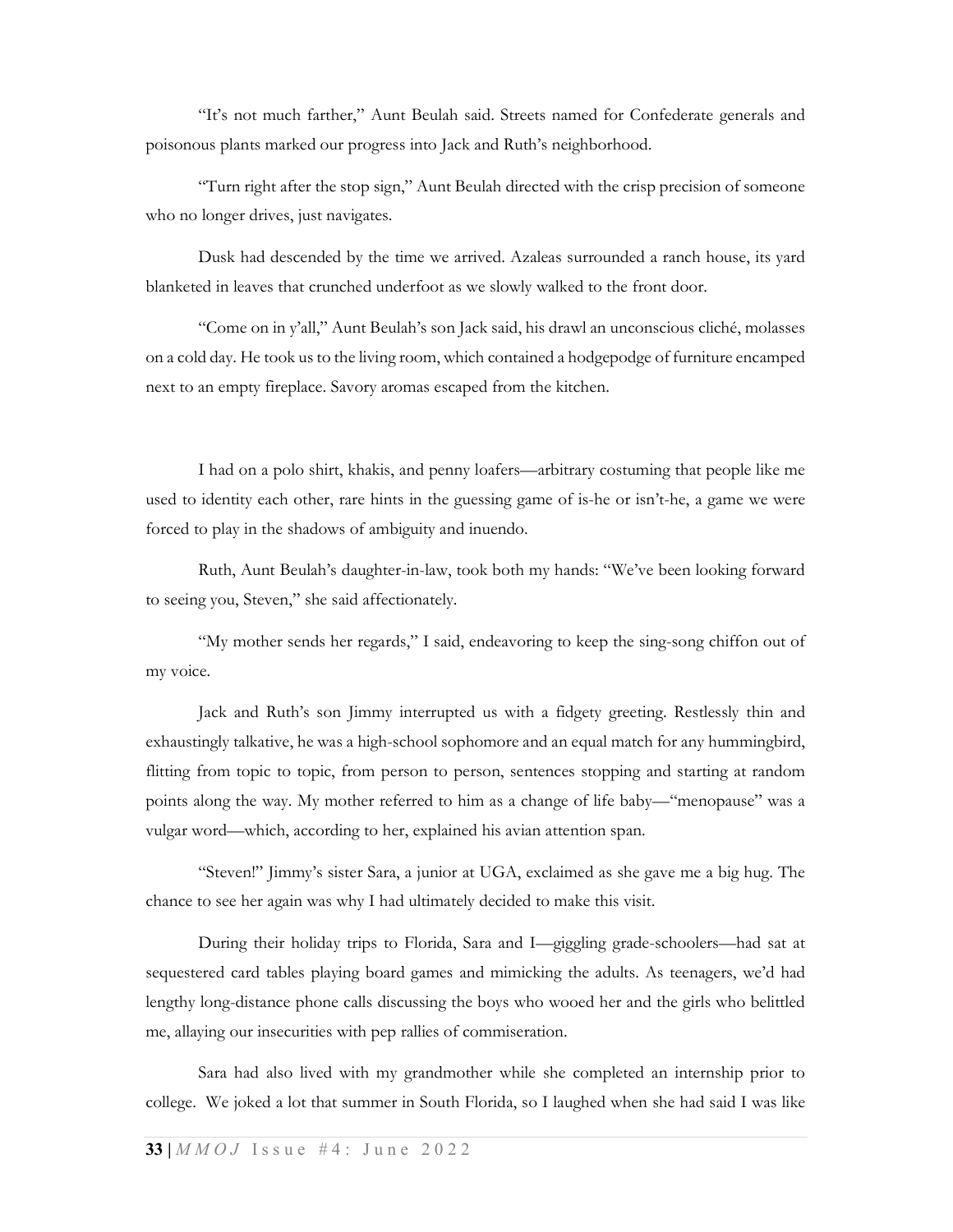an older brother—but she'd been serious. One day at the beach she had begun rating the guys, encouraging me to agree or disagree with her opinions. Initially wary, I was soon contributing my own uninhibited comments about the bronzed musculature on display. "Jesus, he's a ten!", I exuberantly panted when a lifeguard paraded by in a skimpy skin-tight suit. I cursed myself for such a careless outburst, though all Sara had said from behind a pair of drugstore sunglasses was "You have a great eye Steven," seemingly as unconcerned as the seagulls circling above us.

Joining us for dinner that night in Waycross was Sara's boyfriend David, also a UGA student. He had a large, sporting-goods build, his brown flannel shirt snubbing the preppy plaids that mingled at cotillions and Republican fundraisers.

Curiously, David's eyes held mine even after our snippet of small talk. Was I missing something? I probably just wanted a different image to replace the surfer in my thoughts later that night.

Given it was dry household, there'd be no pleasantries over beer or bourbon. "Let me sit next to Meemaw," Jimmy chirped, wings aflutter.

In the dining room, a picture window reflected our images as if we were watching ourselves in a play.

"Oh piffle, I forgot that magazine," Aunt Beulah apologized.

"You needn't fret, Mama—I'm in no hurry for those recipes," Ruth said, pulling out a chair for Aunt Beulah.

"You're not getting senile, are you?" Jack kidded, but Aunt Beulah bristled at the attempted humor. One of her sisters had been committed to the Milledgeville State Hospital, a Spanish-mossed asylum worthy of Tennessee Williams.

In the crisscrossing chit-chat that followed a short blessing, I admittedly engaged in what my mother approvingly labelled a "personality act," the artifice of scripted etiquette and generous praise. I had been taught that white lies—those sugar-coated substitutes for candor—weren't actual lies, only a delicate dance to avoid stepping on toes. As for the lies you might tell yourself, their color was a mystery.

"Y'all help yourselves," Ruth insisted.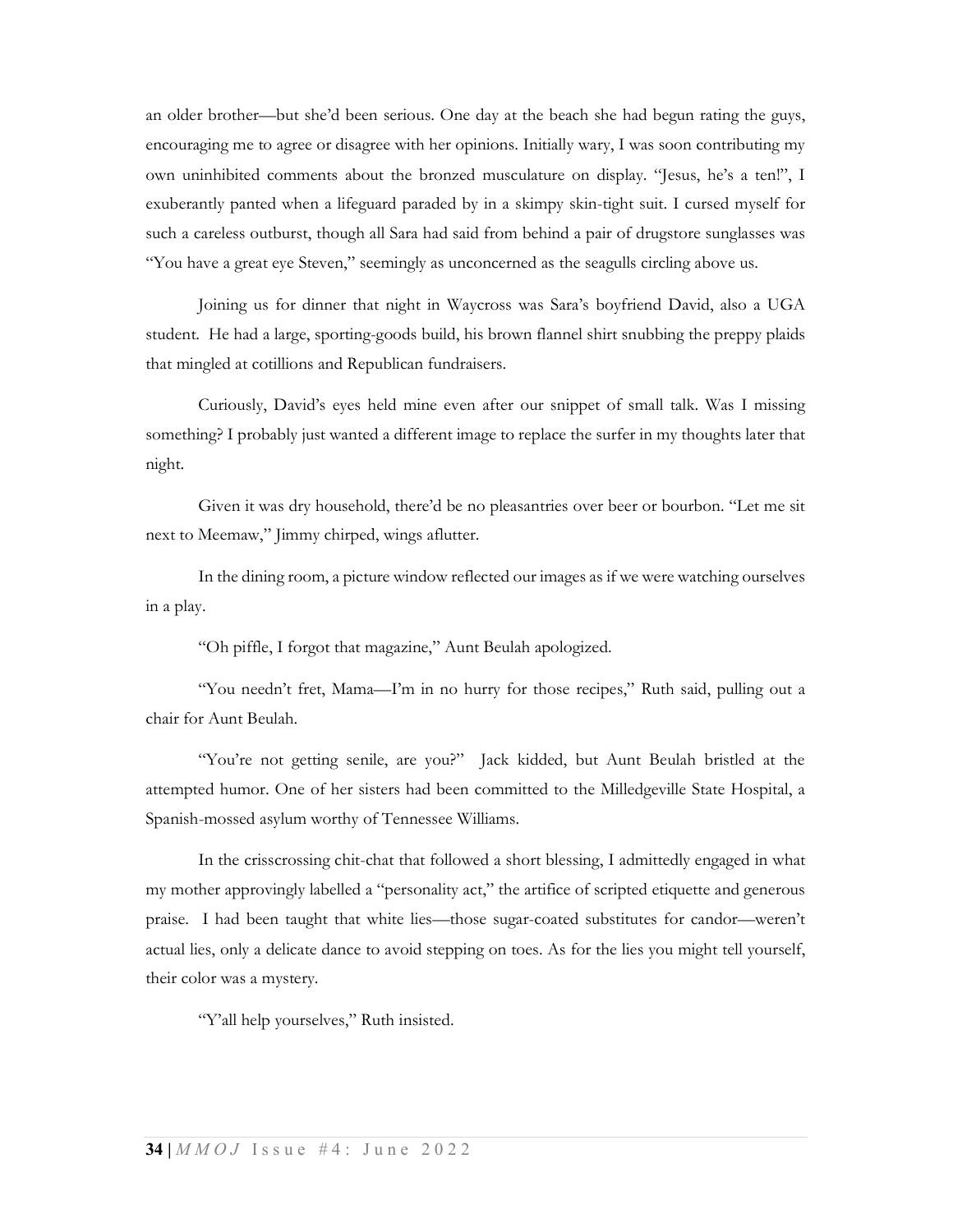Jack handed a bowl of collards to me, his sixty-year-old face faded and lined, features fatigued by unseen demons. "Remember," my mother had cautioned, "don't bring up Jack's brother."

I had been told about Jack's brother many times. Coming home from Georgia Tech for Easter break, Red had been killed by a drunk driver. Aunt Beulah had expressed her grief stoically, but Jack responded differently. He quit junior college and developed a life-long drinking problem, the damn-shame-of-it-all irony as unmentionable as Red's death. Were forbidden topics simply another form of duplicity?

Out of nowhere (nowhere being the backyard), we were startled by a dog's frantic barking.

"I'll go see what that mutt's holler'in about," Jack said. While he was gone, Jimmy began telling the table (well, me) how their dog Buckshot continually got into trouble. Mercifully, Jack returned before Jimmy could become entangled in a tangent.

"I didn't see anything. I 'spect he found himself a possum," Jack reported.

"Meemaw, tell Steven the possum story," Jimmy pleaded, his excitement rivaling Buckshot's.

"I don't think he wants to hear that old story," Aunt Beulah chided. "It's not even really a story"—which she then proceeded to tell.

I had vague memories of this anecdote—something about a possum in a family vegetable garden. There was one detail I hadn't forgotten—that playing dead was an instinctive paralysis, the lifeless limbo between fight or flight.

My thoughts had begun to wander when David pressed his leg, rigid and unhesitating, against mine. His eyes remained fixed on Aunt Beulah. The rising warmth of our touch continued until he moved his leg.

I tried to conceal my confusion. Because I constantly searched for signs, I was occasionally fooled by the looking-glass illusion of seeing in others what I saw in myself, a mirage of mistaken identities. Maybe David had been genuinely interested in that silly story and wasn't aware of his wayward leg.

Aunt Beulah, having given the possum a dignified burial, took a concluding sip of water.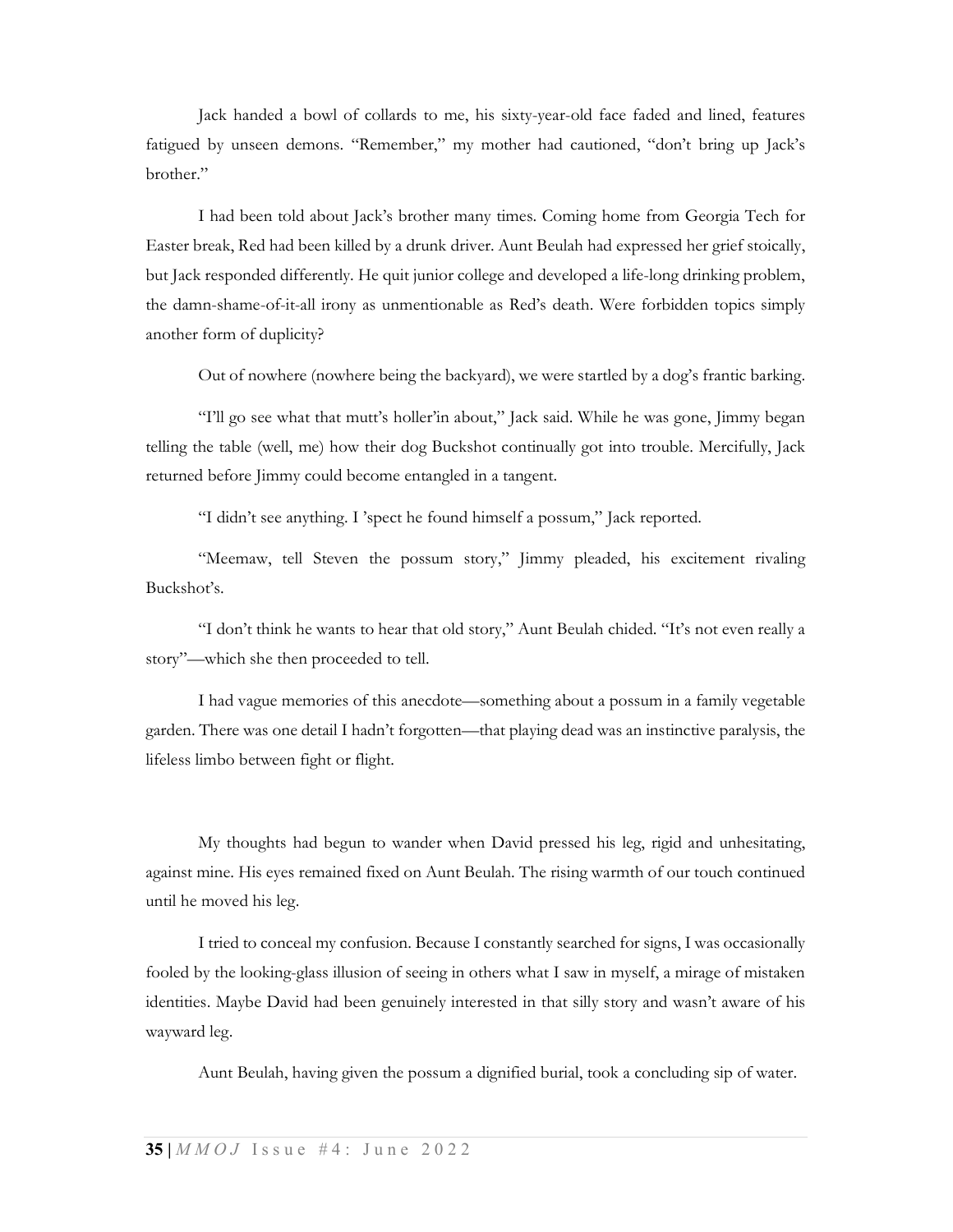"Are y'all ready for dessert?" Ruth was heading to the kitchen, confident of our answer. She returned with a tray heaped with slices of pound cake, the Communion wafer of the South.

The conversation shifted to the classes Sara and David were taking next term. "Then, in either June or July, we're hoping to announce our engagement," Sara noted nonchalantly.

Chair legs creaked. "I don't see why y'all are in such a rush," Aunt Beulah interjected. Our reflections sat motionless in the window, figures frozen on a glass canvas.

"We're not in a rush, Meemaw," Sara said with polite firmness. I had the impression this skirmish wasn't new.

"Getting engaged—getting married—is serious," Aunt Beulah persisted. "You ought to slow down and get to know each other."

Were these time-worn truisms a way of implying that David wasn't good enough for Sara? Even so, nobody else seemed to share Aunt Beulah's worries.

"Jack and I got married after dating for less than a year," Ruth said, seeking to mollify the combatants.

That begged a question—when exactly had Ruth discovered Jack was an alcoholic? Perhaps marriage, instead of ending secrets, created more of them, deceptions abetted by a blind eye or a lame excuse.

A tense silence was in the offing, but Aunt Beulah put the matter to rest: "Suit yourselves— I still think you're rushing things."

\*\*\*

As Jack was helping Aunt Beulah to the car, I had a few minutes alone with Sara while she was washing dishes.

"What do you think of David? She didn't wait for an answer. "I fell for him the minute we met. He's definitely the one. Isn't he really handsome? I'm sure you noticed how attractive he is."

When I didn't immediately respond, she turned to face me. "I apologize—that didn't come out right. I meant, well, you know."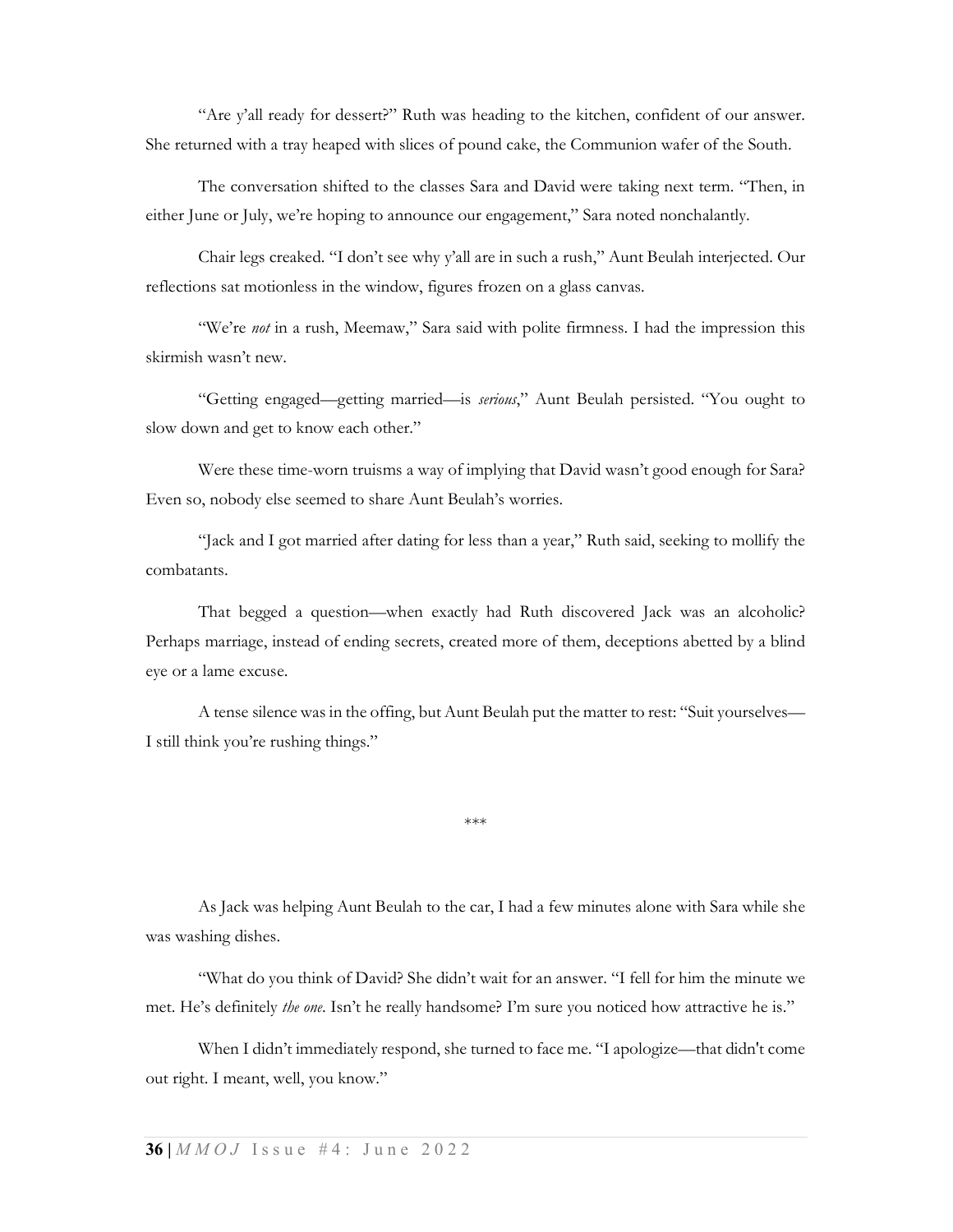"Yes," I said, sounding confessional, "I know."

She dried her hands on a towel. "We expect you to be at the wedding—no excuses!"

\*\*\*

"Good morning. This is the day the Lord hath made," the minister intoned.

Attending church with Aunt Beulah had not been optional. Nevertheless, I hoped my smiles and handshakes wouldn't suggest that I condoned the congregants' theology of easy damnations—their hate-the-sin, love-the-sinner philosophy.

As we were walking down the aisle, an elderly woman blocked our path. "Beulah Parnell, you *must* introduce me to this nice-looking young man."

Aunt Beulah appeared irritated by this ambush, but the woman continued: "I bet you have plenty of girlfriends."

Before I could utter one of my stock responses, Aunt Beulah intervened: "Dicey Miller, you know that's personal."

Aunt Beulah's vehemence surprised me. Did she suspect that I'd built walls, too?

"I didn't mean to pry," Mrs. Miller said contritely, following up with a safer query: "What are you studying?"

"I'm majoring in economics," I replied. I was tempted to add "and surfers."

After getting settled in Aunt Beulah's customary pew, I prepared to re-live scenes from my Baptist childhood. The service that morning would include a reading from Leviticus, so I girded myself for the potential pulpit-pounding denunciation that I was an "abomination," a vile pervert akin to the sulphurous stink spewed by the local papermills.

However, when the minister got to the passage from Leviticus, it didn't pertain to "unnatural" acts, but the command, "You shall not deceive one another," the prohibition against lies that ensnare others.

Aunt Beulah had found the verse, Bible held close, head nodding in agreement.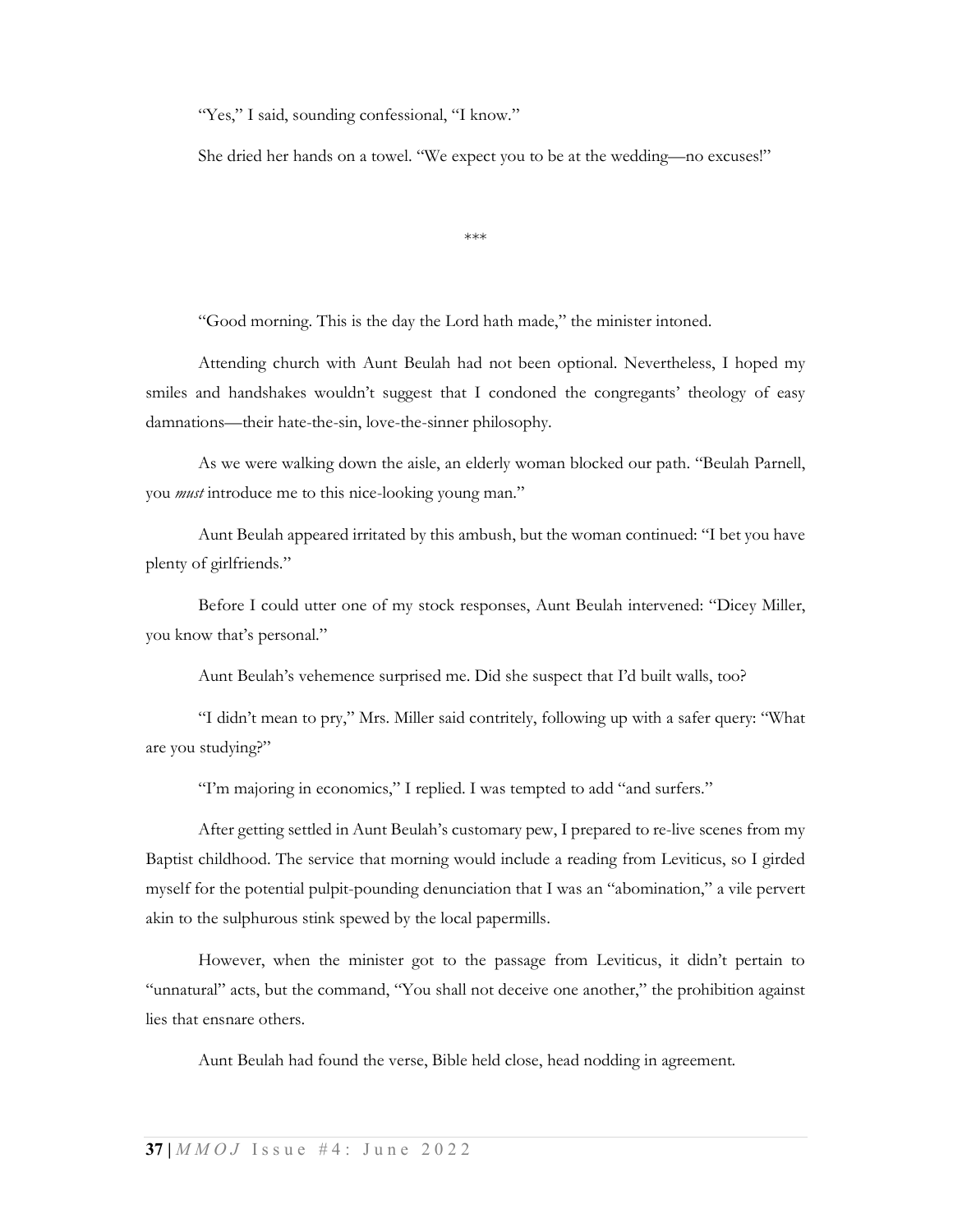A few renegade crumbs were the lone remnants of sandwiches Aunt Beulah and I had eaten at her dinette table. She had done most of the talking, reminiscing about her brothers and sisters, a lineage of odds-and-ends claiming me as well as them.

"Alex and I were the last ones. He was the best among us," she said, drawing to a close. "You favor him quite a bit." My cheeks flushed from the unanticipated compliment. "He never did marry," she added, as if she had omitted an important fact.

I envisioned various televangelists—those fire-and-brimstone lobbyists so unlike Aunt Beulah—who prescribed marriage as the cure-all for non-existent diseases.

A wall clock ticked impatiently. Did I dare tell her? Tell her everything in a single, breathless sentence, everything that I kept locked inside myself? If only I could tell *my* story—whether it was about a first kiss or a final dance—adding it to the other family stories that were told and re-told.

But the opportunity quickly evaporated in a cloud of fear and indecision. Six months later, when I learned Aunt Beulah had died in her sleep, I would wonder how that trip might have turned out differently had I found the courage to say something.

Aunt Beulah rose, both of us realizing it was time to say goodbye. "I appreciate your coming to see me," she said.

When we reached her door, she handed me the Family Circle magazine I had noticed the day before. "Could you drop this off for Ruth? They've driven down to Folkston for the afternoon. You can leave it on the back porch."

\*\*\*

A car was in Jack and Ruth's driveway, but I didn't see anybody. I walked around the side of the house, half afraid that Buckshot—thinking I was prey—would attack me. I saw David shoveling mulch next to a crepe myrtle.

"Hi David," I called out. A loud chorus of cicadas emitted a din of mating songs.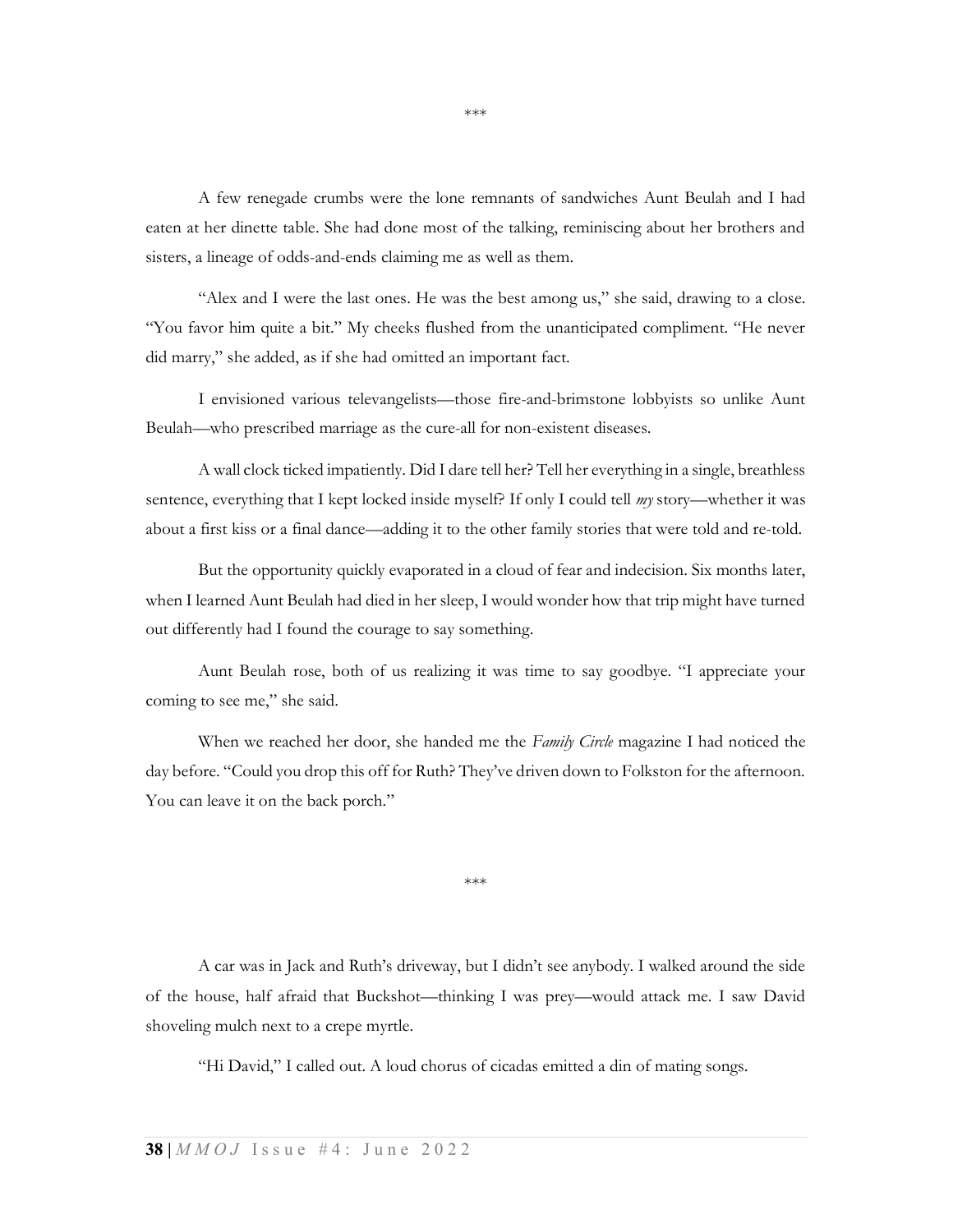"Hey," David answered. "Sara's mom said you might come by." The sun had begun to burn his freckled face. "They'll be gone until supper."

"I didn't expect to see you," I remarked, attempting to make myself heard above the cicadas. "I guess they've put you to work."

He was wearing boots and an old pair of pants that dipped below his shirtless torso. A cap—defiantly angled upward—gave him a cocky appearance.

"Yeh, I do my best to help with stuff." His voice had that tell-tale inflection I'd learned to recognize—and to hide. He retrieved a t-shirt from the porch.

I was sweating, my sticky clothes stuck to prickly skin. "Aunt Beulah said to leave this magazine for Ruth." I tried to swallow.

He wiped his forehead with the shirt, framing his physique for full effect, muscles modeled with an unmistakable motive. I stood motionless, unable to avert my gaze. He slowly surveyed the length of my body, stopping midway.

A slight breeze stirred, causing the cicadas' singing to cease.

```
***
```
It was twilight when I got to my Tallahassee apartment. I had a couple of bites to eat, but became nauseous almost immediately. I hunched over the toilet, vomiting the meagre amount in my stomach.

I thought about David. There hadn't been a need or even the slightest desire for words only desire, which we'd satisfied soon enough.

Yet, in another sense, it hadn't been sudden. I'd seen the way David had initially looked at me, felt his leg under the table, and witnessed his coy exhibitionism. I'd assumed that these were insignificant coincidences. Like a possum, I'd been playing dead.

I now had few doubts about David, given our feverish moments together. He wasn't a naïve adolescent going through a phase of fumbling experimentation. Nor was he an egotistical straight guy who'd made a bet with himself that he could lay a queer boy. His longing had been too insistent—too similar to mine.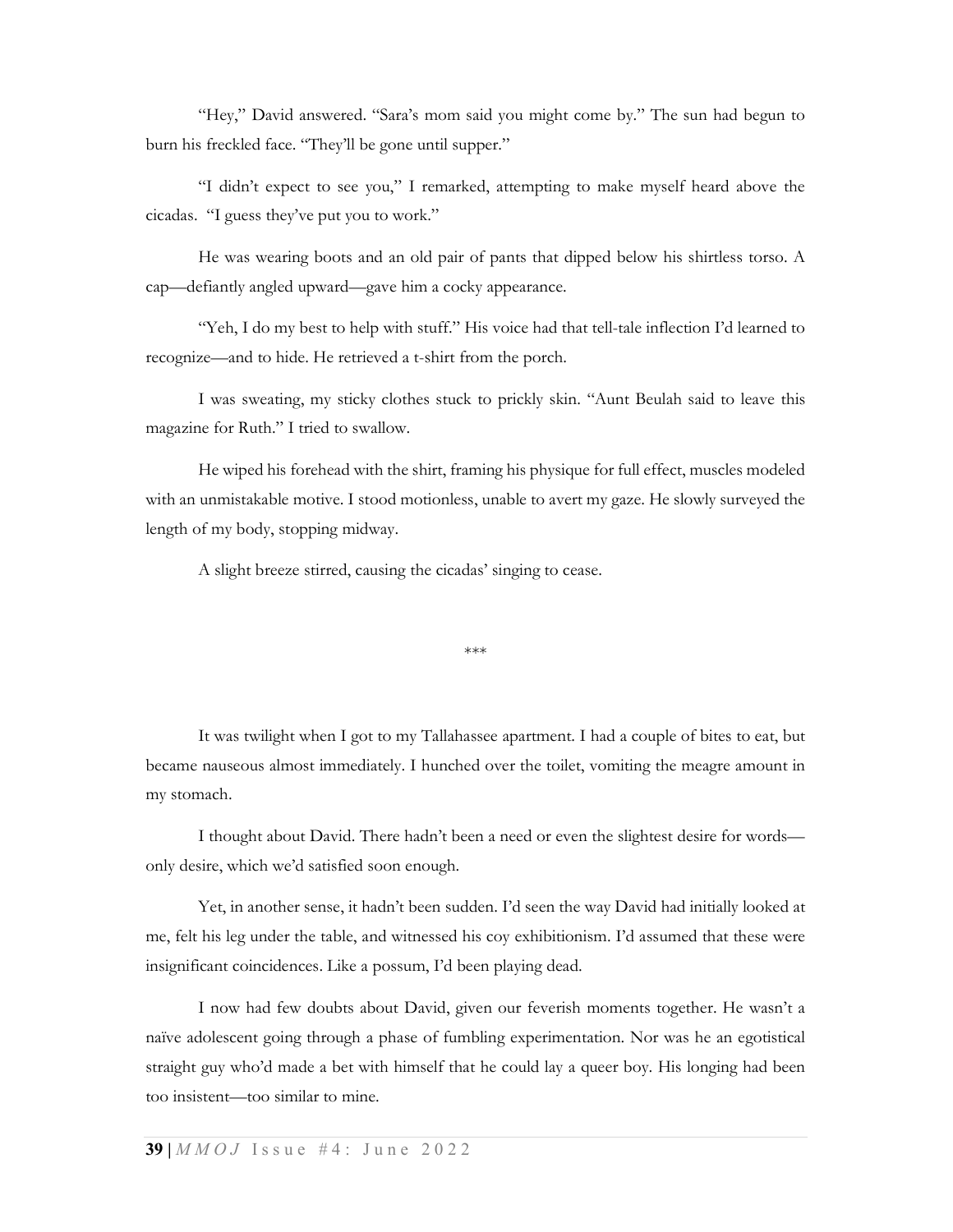The tiny apartment was suffocating me. I took a deep breath, struggling to subdue my anxiety over whether to say anything to anyone about what had happened.

Would David actually marry Sara, but secretly have sex with men? Perhaps I would do likewise—marry a woman someday, then sneak out in the middle of the night to cruise parking lots and urine-soaked restrooms, a debasement of meaningless grunts and moans.

More than that, though. Barely three hours earlier I'd betrayed Sara, if that was the right word, and I hadn't hesitated at all. I tasted bile and fought back a second wave of nausea. I wanted to forget everything. But I couldn't live a life of never-ending lies, not any longer. And I knew where the truth-telling had to begin.

I wiped my eyes and glanced at the clock. Both of them would still be awake. I'd speak to my mother first—maybe she wouldn't hang up. My hand was shaking as I dialed the number.

\*\*\*

A year had passed since my trip to Waycross. I was finishing leftovers in front of the TV when the phone rang. It was my mother calling to tell me that Sara and her current boyfriend planned to get married as soon as he graduated from UGA Law School.

"Ruth said Charlie's already been offered a job at Atlanta's most prestigious law firm," my mother enthused. "She thinks Charlie and Sara are the *perfect* couple."

I couldn't tell if that was a dig at me, but I ignored it. My mother hadn't spoken to me for months after I had come out, so this was an improvement.

The lead-in to the nightly news began before I could mute my TV: "Good evening. This morning, actor Rock Hudson died at his home in Los Angeles. The popular film star succumbed to AIDS-related complications."

My mother was rambling on, steering clear of subjects that she wouldn't or couldn't talk to me about.

"I guess that's it," she said. "I hope you're OK ... that you're being *careful.*" Was this the real reason she had called? I wanted to lash out, to be unsparingly blunt: "Oh, no need to worry.